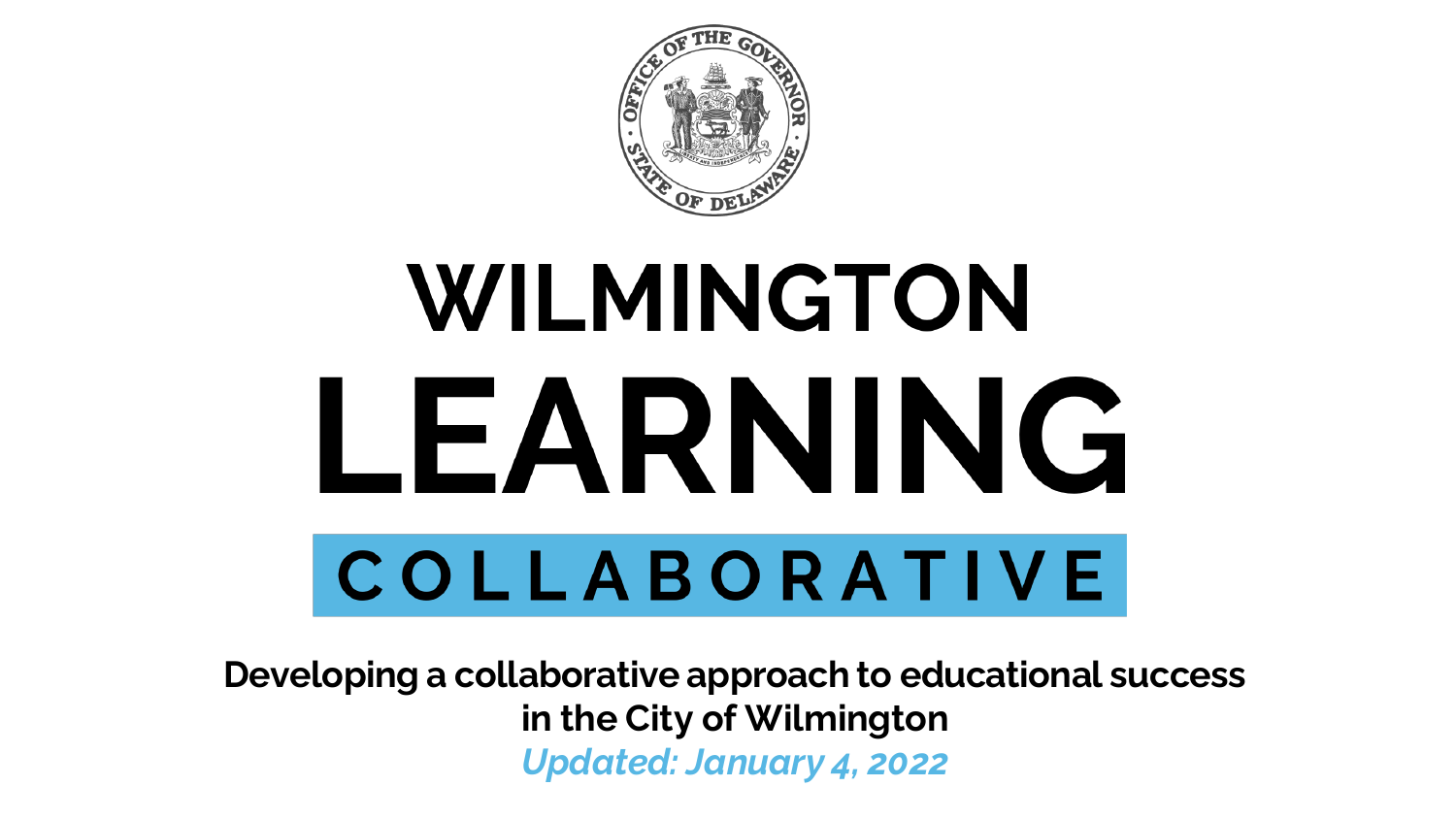# **Current Challenges**

**To improve student outcomes in City of Wilmington schools, we need to address the current challenges and develop a student-focused solution.** 

### **Fragmented governance**

Governance is fragmented across four districts (five including NCCVT) and several charter schools.

### **Low achievement rates, high absenteeism**

Student achievement rates are low and chronic absenteeism is high. The pandemic has exacerbated inequities and gaps, and a new approach to supporting schools is needed.

### **Movement between schools and LEAs**

Moving mid-year could mean changing districts, leading to learning disruptions for students.

# **Recruitment &**

Recruitment and retention of educators and leaders is a challenge.

### **Facilities**

**retention retention The current state of the school** buildings makes redistricting a challenge.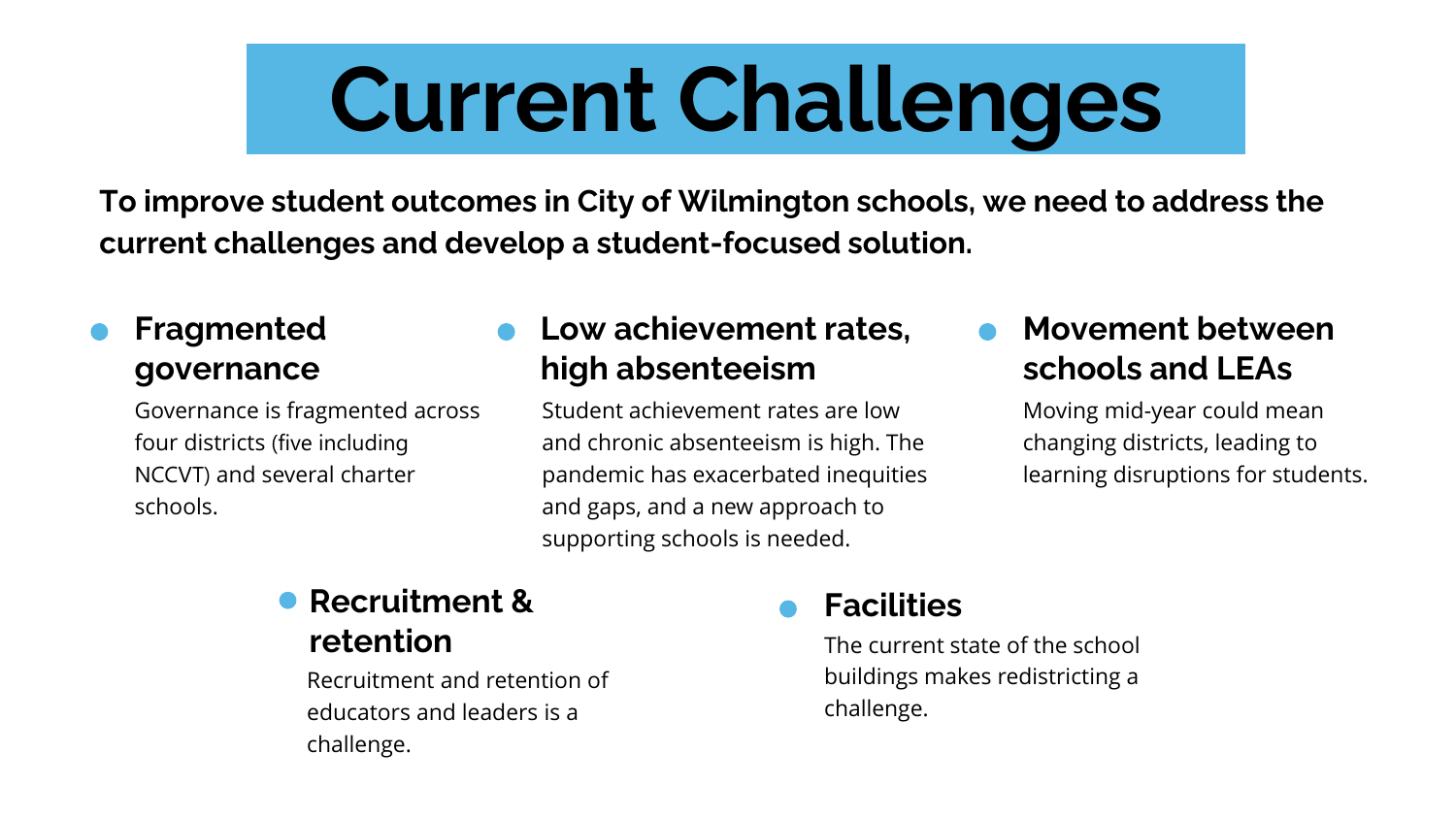## **Teacher Retention Data –** *Three-year percentage*

| School                           | <b>Same School</b><br><b>Retention Rate</b> |
|----------------------------------|---------------------------------------------|
| <b>Bayard</b>                    | 30.4%                                       |
| <b>Bancroft</b>                  | 35.5%                                       |
| <b>Warner</b>                    | 38.5%                                       |
| <b>Highlands</b>                 | 42.9%                                       |
| Shortlidge                       | 46.7%                                       |
| <b>Harlan</b>                    | 55.6%                                       |
| <b>Lewis Dual Language</b>       | 56.3%                                       |
| <b>State of Delaware Average</b> | 66.4%                                       |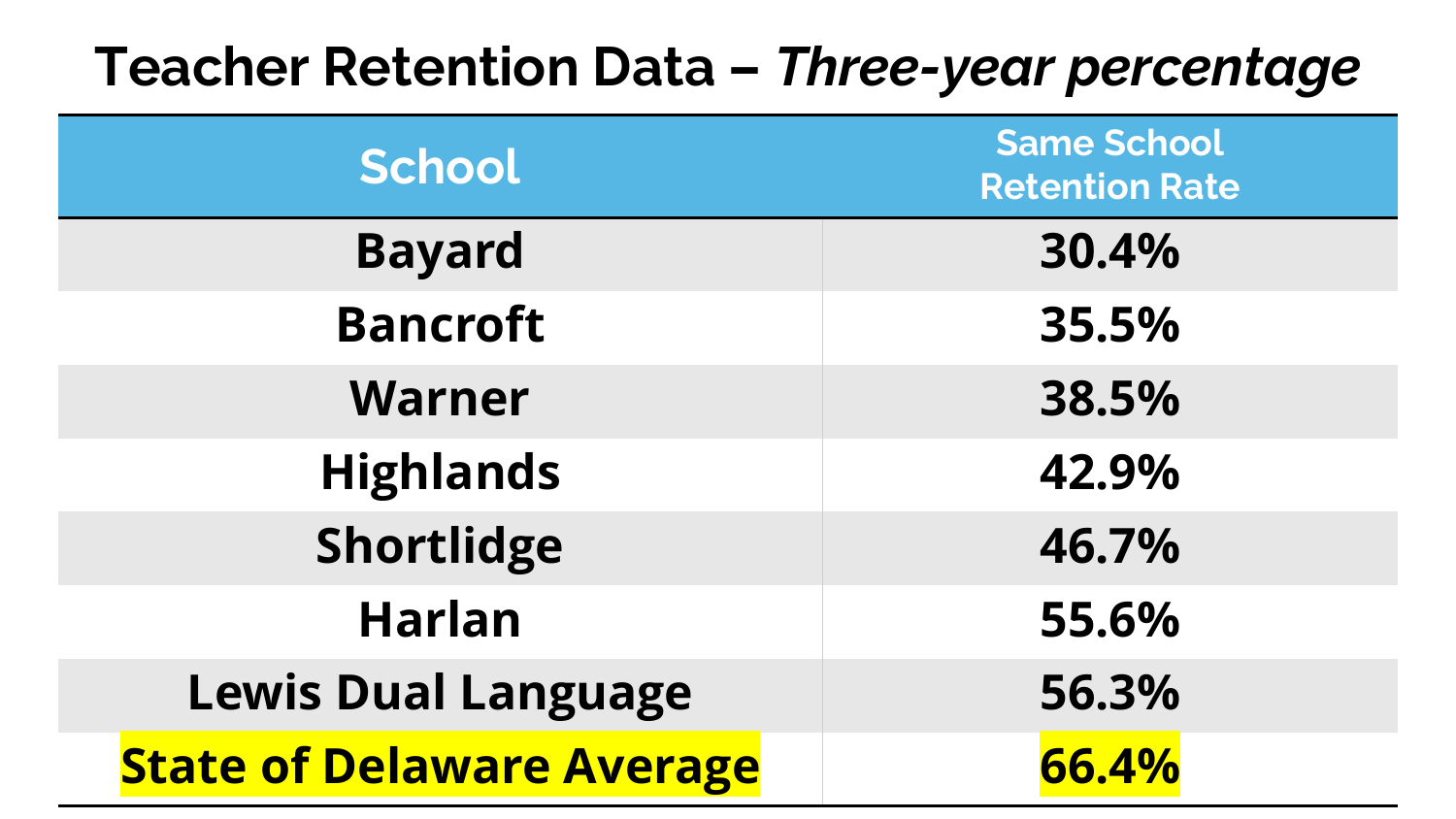## **Wilmington Learning Collaborative: Structure**

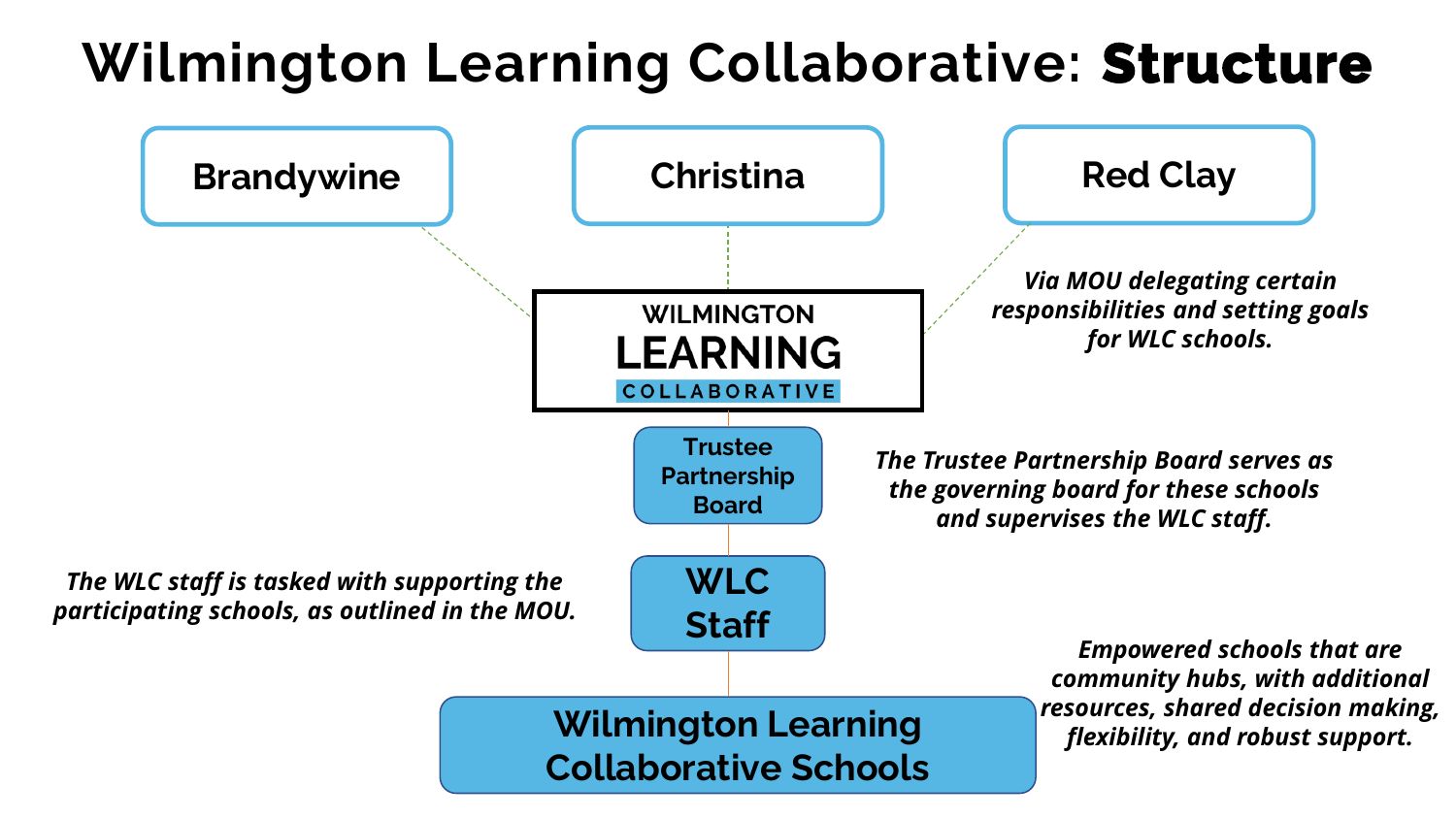## **What Could a Collaborative Look Like?**

### **Who Participates**

- This initiative is open to elementary and middle schools in Wilmington.
- Participation is voluntary; this is a coalition of the willing to better support these schools.

### **Targeted Support**

- Small staff to operate the Collaborative and solely focus on supporting these schools.
- Community-based governing board only focused on these schools.

### **Empowerment**

- Empower educators/leaders with shared decisionmaking.
- Community Councils at each school to help make these schools true community hubs.

- Funding flexibility to meet student/community needs.
- Operational/scheduling flexibility and option for before care and enrichment opportunities.

### **Flexibility Collaboration**

- Cross-district collaboration to minimize impact of transfers.
- Joint professional learning and a shared, high-quality, culturally relevant curriculum.

## **Remain in District**

- Schools remain in their regular school district.
- Rely on the district for certain services (enrollment, payroll, transportation, etc.)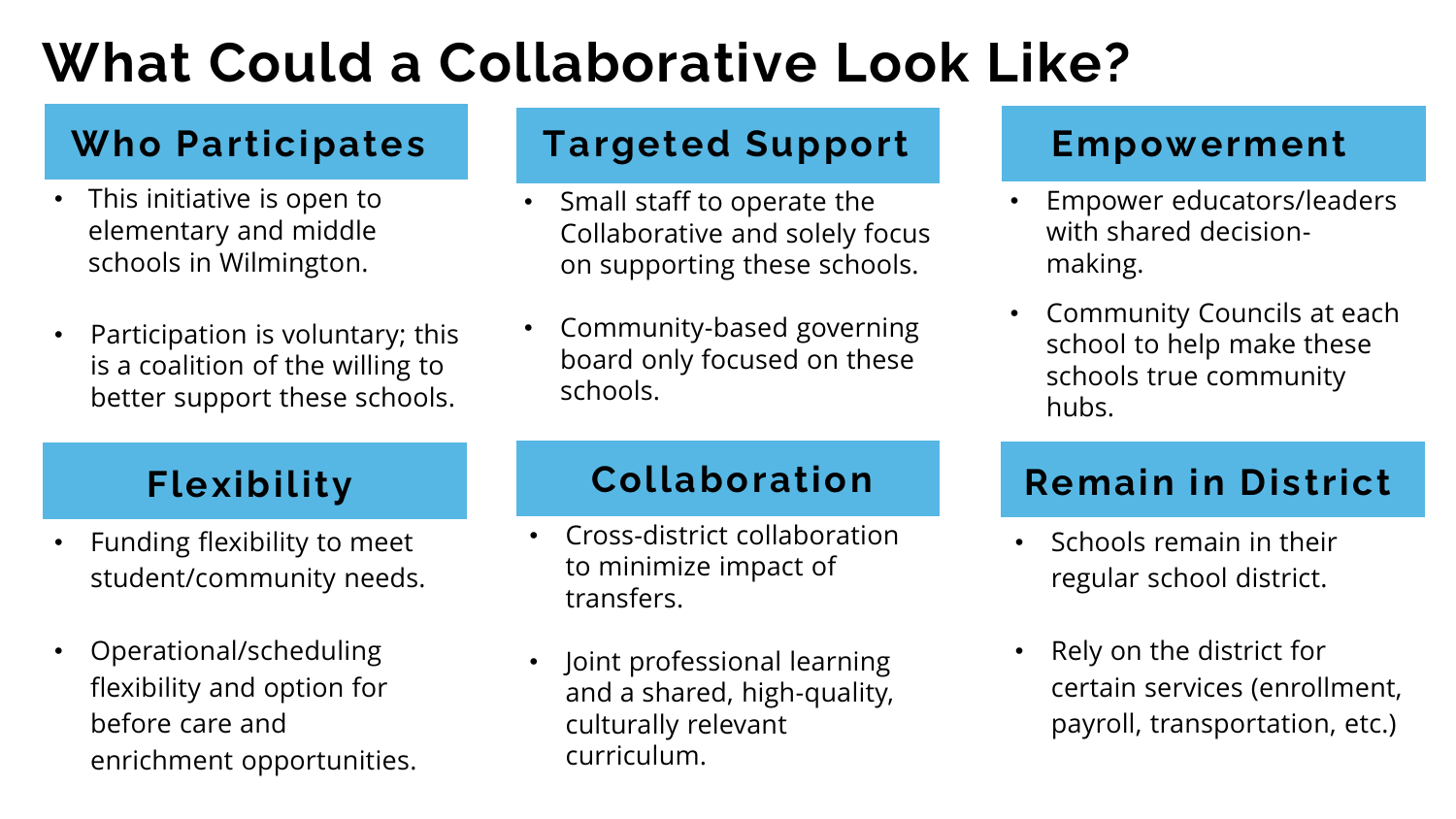# **Engagement So Far**

- **Redding Consortium**
- 
- **Local Union Leaders**
- **UD/DSU Education Deans**
- **City Legislators**
- **Wilmington Center for Education Equity and Public Policy**
- **Mayors Office**
- **MWUL**
- 
- **NAACP of Delaware**
- **Coalition of 100 Black Women**
- **School Boards Association**
- **C** Superintendents **CEA** Early Childhood Leaders
	- **Parent Leaders CONSTRUCTER <b>CONSTRUCTER CONSTRUCTER**
	- **United Way**
	- **Connecting Generations**
	- **Brandywine, Christina, and Red Clay School Boards**
	- **Faith Leaders**
	- **Current / Former City Principals**
- **O** Delaware PTA **Current/Former Students Current/Former Students P** First State Educate
	- **Pan-Hellenic Council**
	- **Red Clay, Brandywine, and Christina City Educators**
- **City Council**
- **City Charter Leaders**
- 
- **DSEA Exec Board**
- **Community Leaders**
- **Public Meetings at Pulaski, Warner, Harlan, Bancroft**
- **School Visits**
- **DE Pacem in Terris**
- 
- **State Board Members**
- **Wilmington COVID Leaders**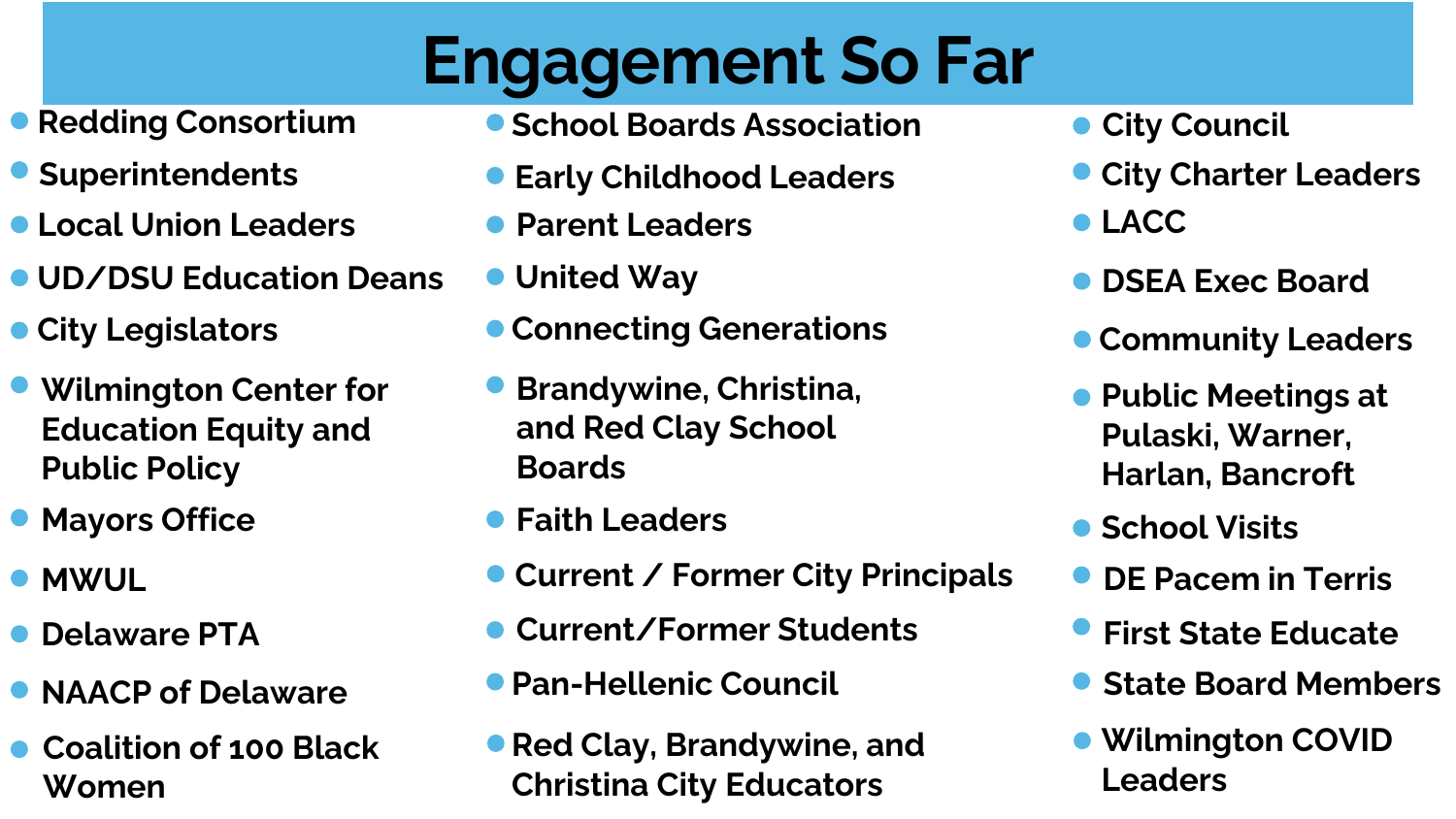# We Hear You**: Additional State Funds**

## **Fund Redding Consortium Recommendations (\$7m)**

- Increased full-day pre-k seats.
- Whole school professional learning.
- Wraparound services and after-school enrichment.

## **WLC-Specific Investments (\$7m)**

- Additional staff and paras.
- Wraparound services, before/after care, extended day programs.
- Retention and recruitment efforts.
- WLC staff and shared curricula.
- Additional early childhood supports.

*Funding usage will be determined by each school with support from the Trustee Board and Collaborative team.*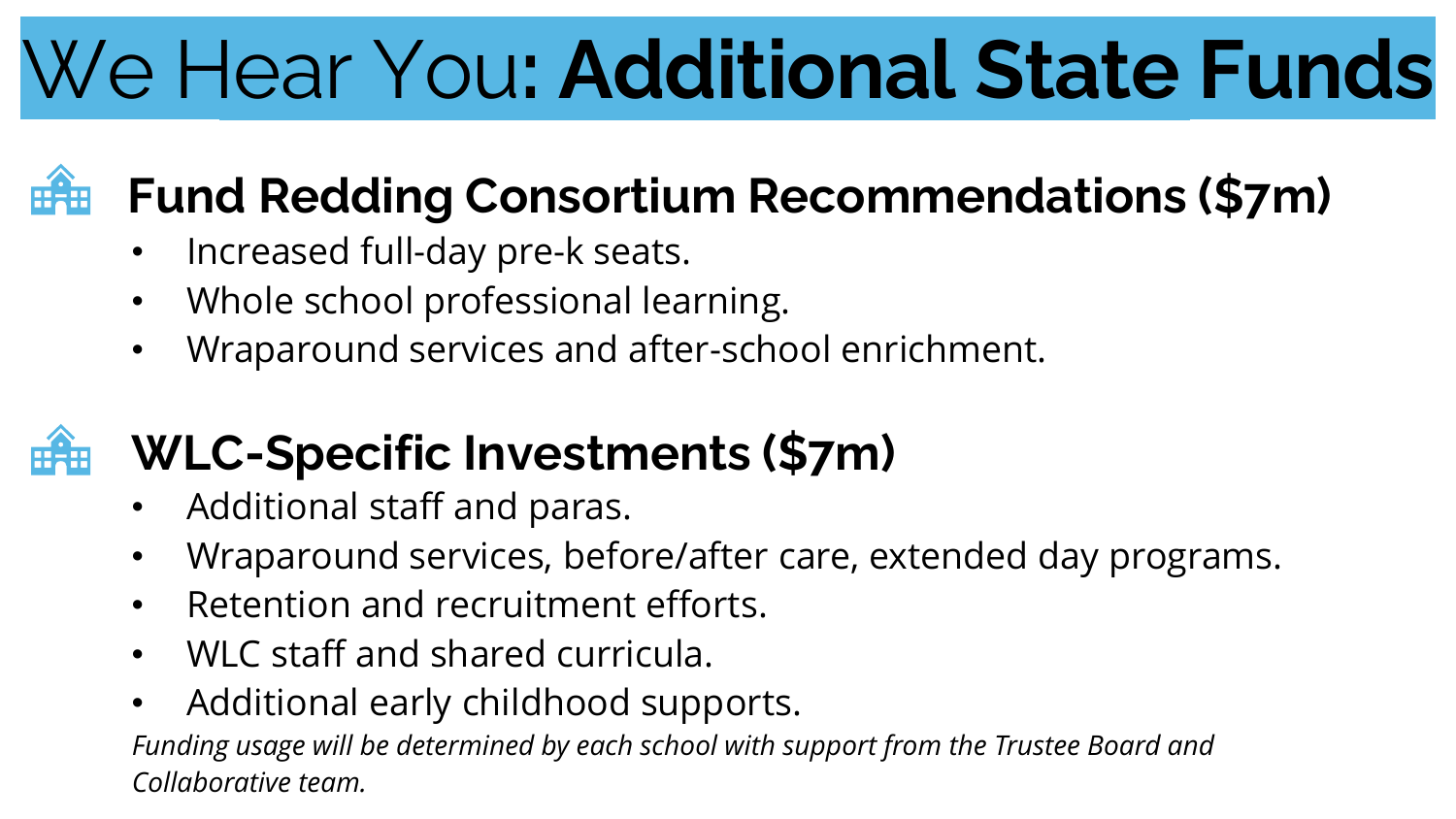# We Hear You: **Adjusted Timeline**

## **Winter – Spring 2022 – CREATION**

- Establish Wilmington Learning Collaborative with School Board votes
- Collaborative Trustee Partnership Board created; small team is hired

## **September 2022 - 2022/23 – PLANNING YEAR / ADDED HELP**

- First year will focus on collaborative planning with educators, stakeholders **EXAMPLES COULD INCLUDE:** 
	- *- Establish educator leader teams, collect ideas*
	- *- Additional funding for supports like more paras, enrichment opportunities*

## **September 2023 - 2023/24 – BEGIN IMPLEMENTATION**

- Begin implementation in second school year **EXAMPLES COULD INCLUDE:** 
	- *Unified professional learning*
	- *Teacher stipends*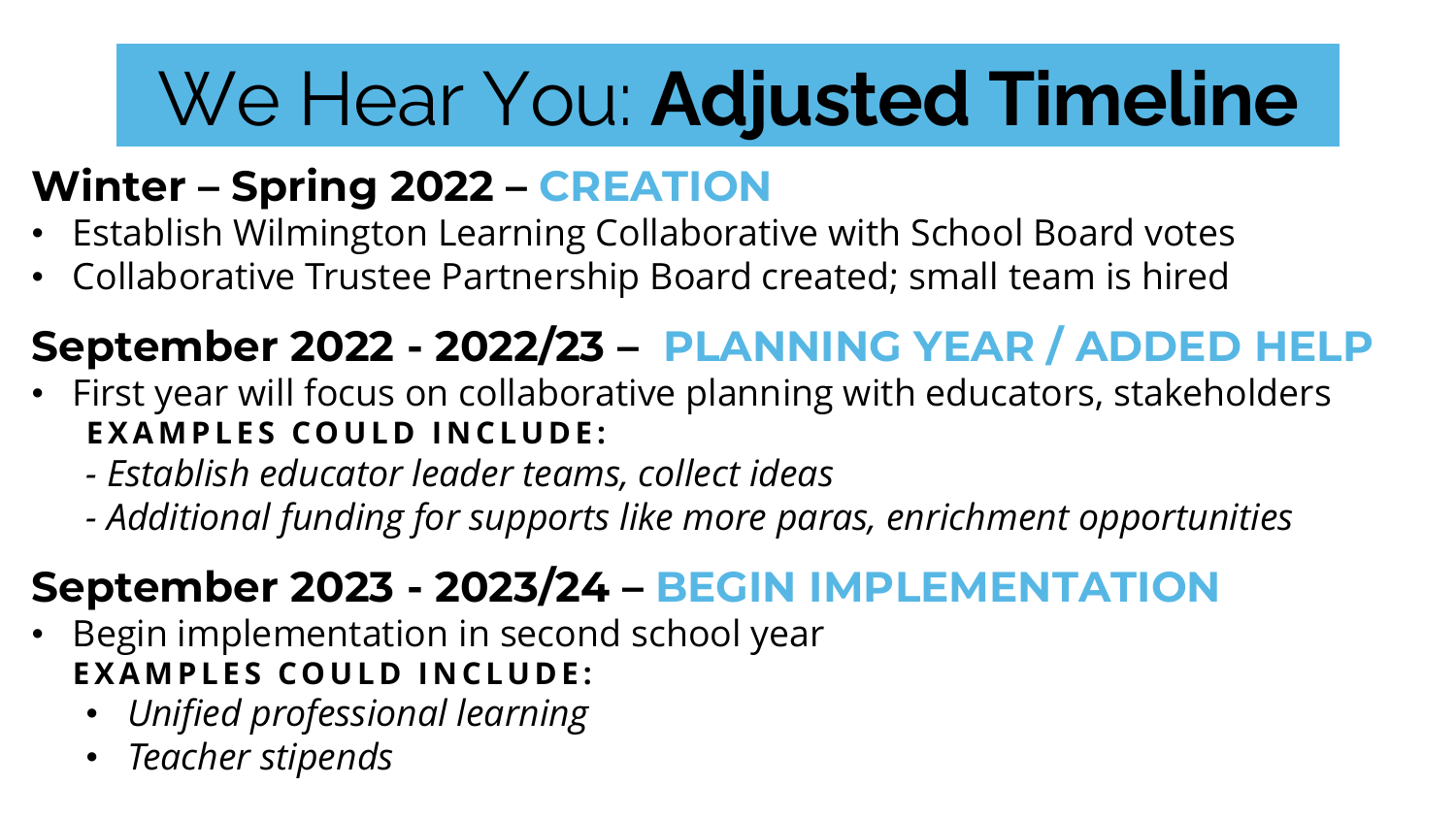# We Hear You: **High Schools**

**WLC:** Support **bridge programs** and **high school placement** for city students

**Commitment** to convene conversations and develop **long-term strategy around high schools**